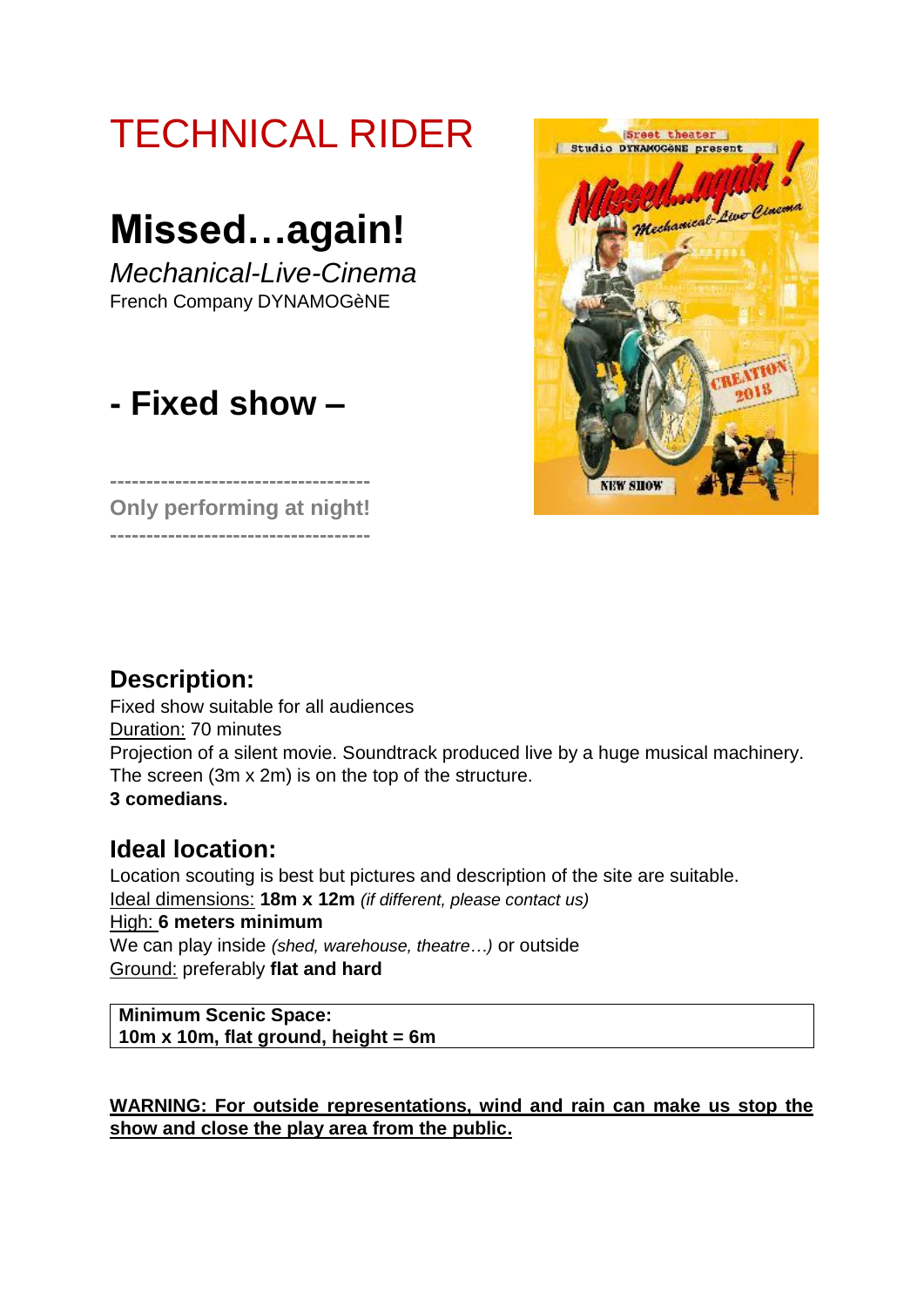

Other layouts are possible, consult us. Scouting preferable.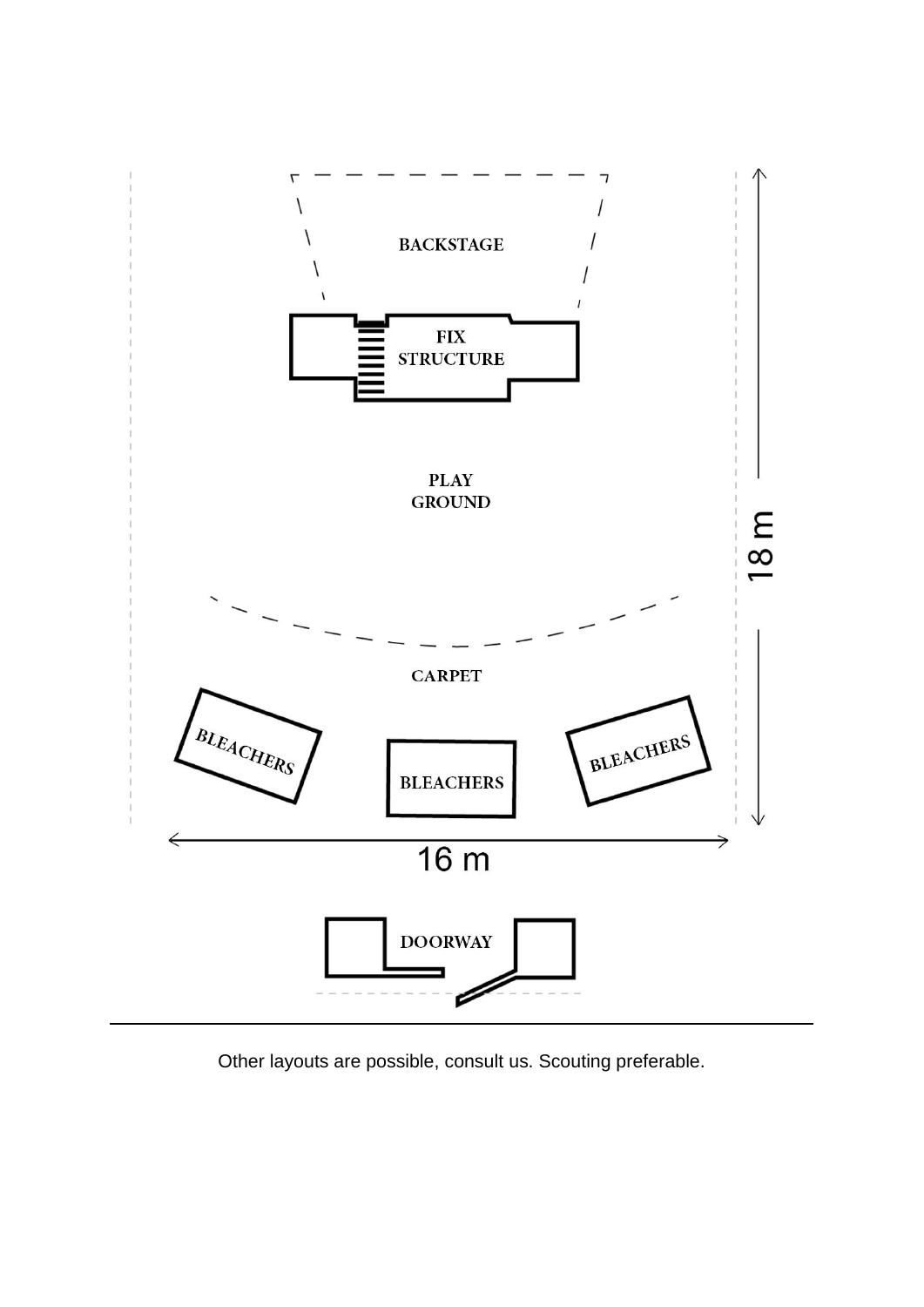### **Scenery access:**

Our truck must have access to the site.

MERCEDES *(license plate: CD556CP*) – heavy duty *(PTAC = 12 tones)*

**The truck must get as close as possible from the show location.** 

As every element of our décor is on wheels, it is necessary for us to have an easy access and practicable ground.

If the ground is soft (grass, soil…) please provide us with plywood panel (at least 10mm thickness), so we can put our décor in place.

Our vehicle (12 tones truck, must be parked nearby during our stay).

**If entry through a door : minimum height before installation 2.25m.**

## **Electricity:**

The structure must be fed with:

**380V (3 phases + neutral + ground for each phase)** *(other configuration possible, contact us)*

We have a normalised electric box (30mA differential) and a 20-meter extension cable *(+ P17 adaptator – 32A for junction on a general box).*

Any electric intervention relative to plugging will be done by a technician from the festival under the organiser responsibility.

## **Time & Capacity:**

Must be played by **night** (film projections), *nightfall acceptable (No need for light gear, we are autonomous)*

We have a tier (100 seats in 3 modules (cf.picture below)) + children on carpets on the floor + adults standing, which makes around **300 people.**

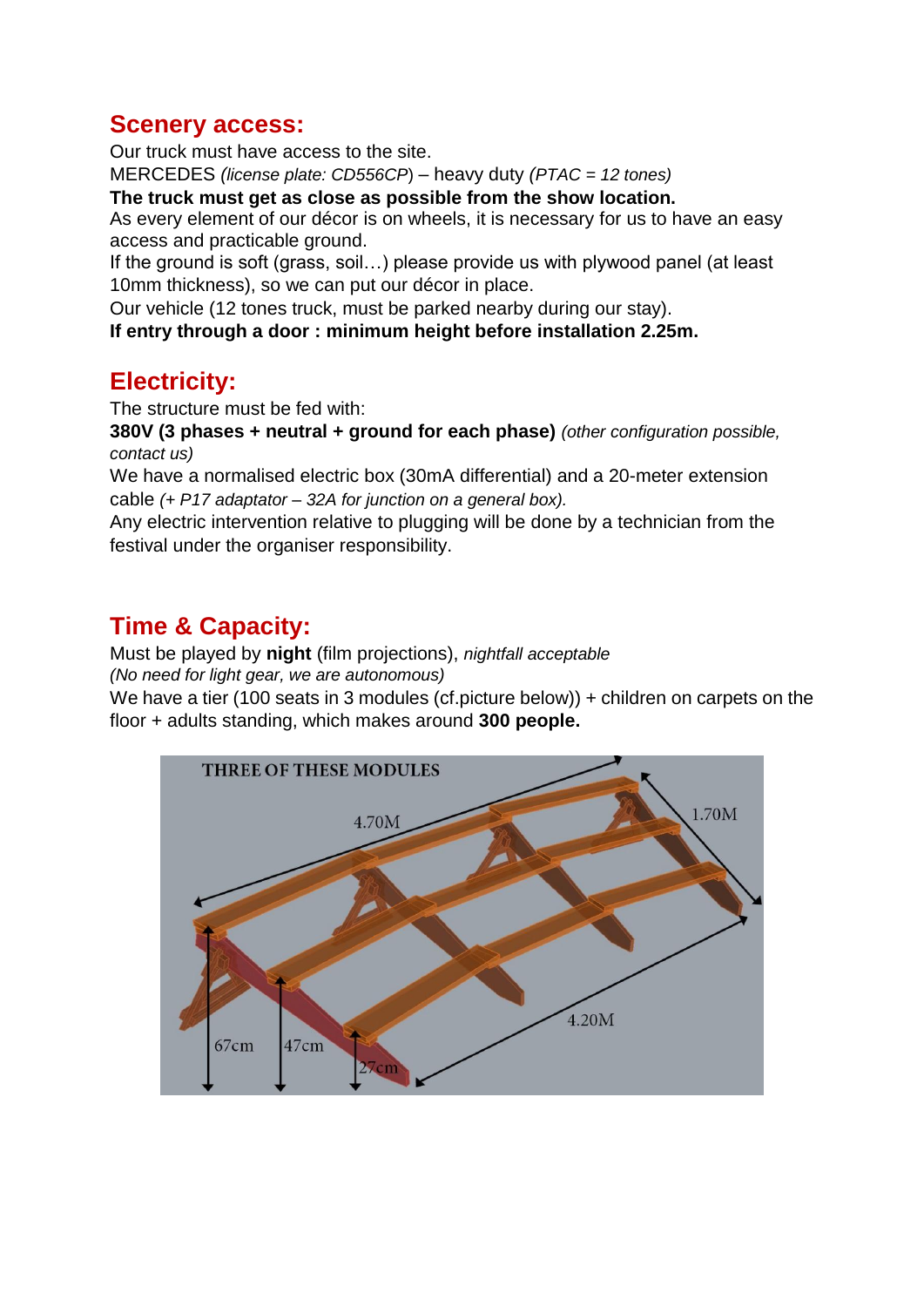#### Picture of one module



## **Announcement and publicity:**

Thanks for announcing the time and place of the show.

Usually we play in the street and access to the show is free. But, it is possible to establish a small entry fee (that is up to you).

At the end of the show, we take the liberty to sell posters and small "souvenirs" link to the show.

We have **files and pictures** at your disposal (300dpi if needed)

#### **Surveillance/guarding…IMPERATIVE!!!**

**Day and night**

## **Lodges:**

**For 4 people, nearby the show location** *(drinks + snacks + toilets & sink)*

## **Assembly/disassembly:**

Assembly: **4 hours** / disassembly: **3 hours** We ask the help of two technicians for loading or unloading (just the first hour or so)

#### **During the show:**

**2 people** from the organisation to make sure that everything is running well *(discreet surveillance of the public)*